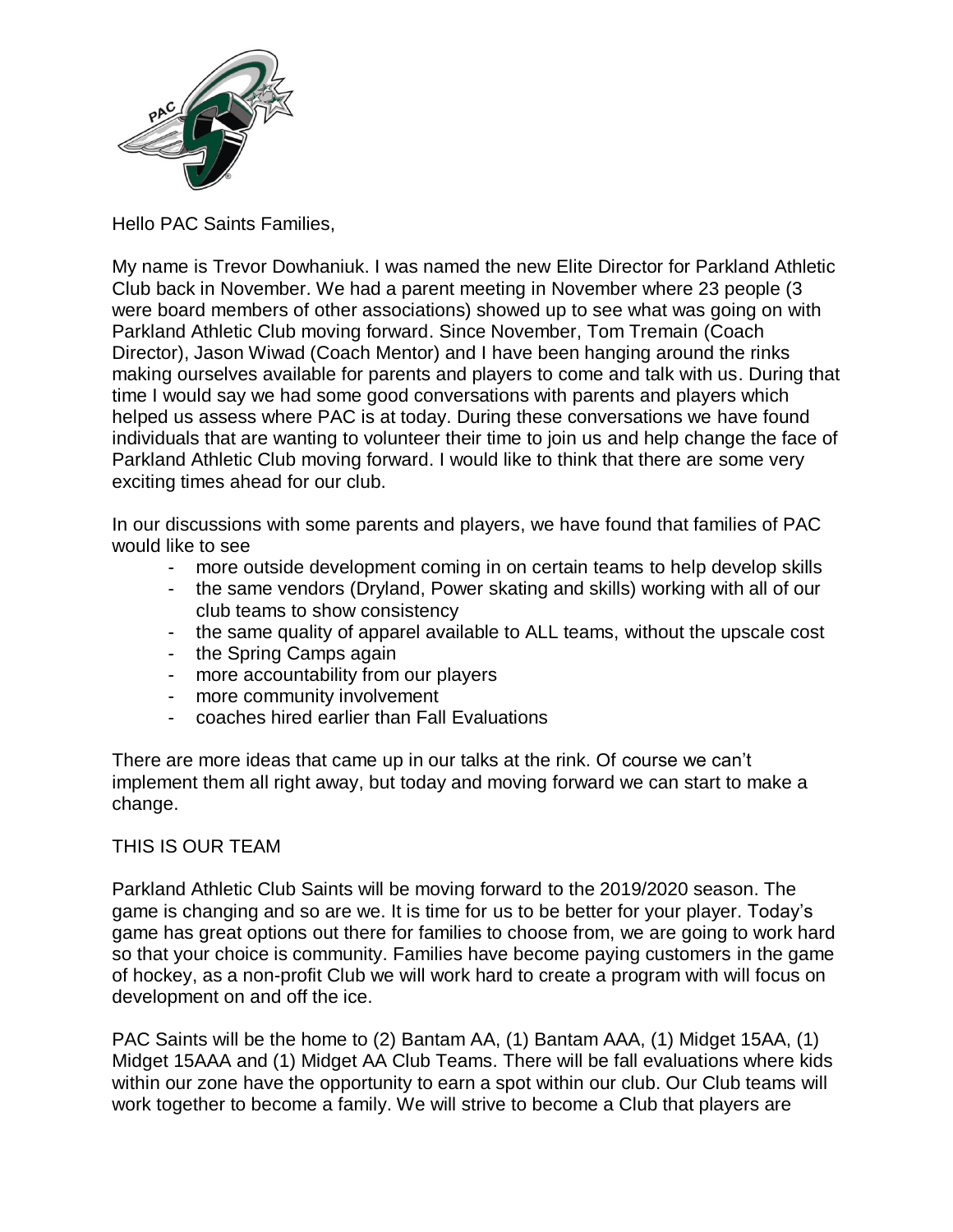proud to play for and parents are proud to cheer for. We will become more involved in our community. We will promote our players through social media outlets and newspapers. We will provide the opportunity for our players to work with our younger generation of players in a mentor program. We will focus more on development of the athlete.

At this time, we are planning our program which will focus on development for our players on the ice and off the ice which will include:

- Minimum 2 practices per week (Our teams averaged 2.75/week in the 2018/19 season)
- 30 League Games (Midget 15AA), 32 League Games (Bantam AA & Midget AA), 33 League Games (Bantam AAA), 34 League Games (Midget M15AAA), based on last year league schedules.
- (1) Tournament
- Minimum 2 Outside Skill Development Vendor practices per month
- Minimum 2 Outside Goalie Training per month
- Team Apparel Practice Jersey, Pant Shell, Home & Away Socks, Dryland Shirt & Shorts, Team Coat and Team Bag This will be more detailed once we have the budgets complete

\*\* We are working on a Store so that our Club Teams and Club Players are able to purchase the same Swag Apparel from approved vendor(s) only.

Our projected Team Budget numbers for our programs are:

| Bantam AA -    | \$3,800.00 |
|----------------|------------|
| Bantam AAA -   | \$4,800.00 |
| Midget 15AA -  | \$3,200.00 |
| Midget 15 AAA- | \$4,300.00 |
| Midget AA -    | \$3,800.00 |

\*\* These Projected Team Budgets are subject to change and do not include the SGMHA base divisional registration fee or PAC tryout fees.

Tryout Fees:

June 1<sup>st</sup> – June 30<sup>th</sup> \$200.00 Early Bird Price July 1<sup>st</sup> – August 22<sup>nd</sup>, 2019 - \$350.00

\*\*Tryout Registrations will close August 22, 2019\*\*

A more outlined program and cost will be provided at our Spring Camp or sooner. We are in the process of organizing the spring camps now. **Bantam and Midget Spring Camp will be held on the weekend of June 1<sup>st</sup> & 2<sup>nd</sup>. Pricing,** Times and Locations will be advertised very soon on the website. We are looking to keep the spring camps within the school year so that it doesn't interfere with Summer Holidays.